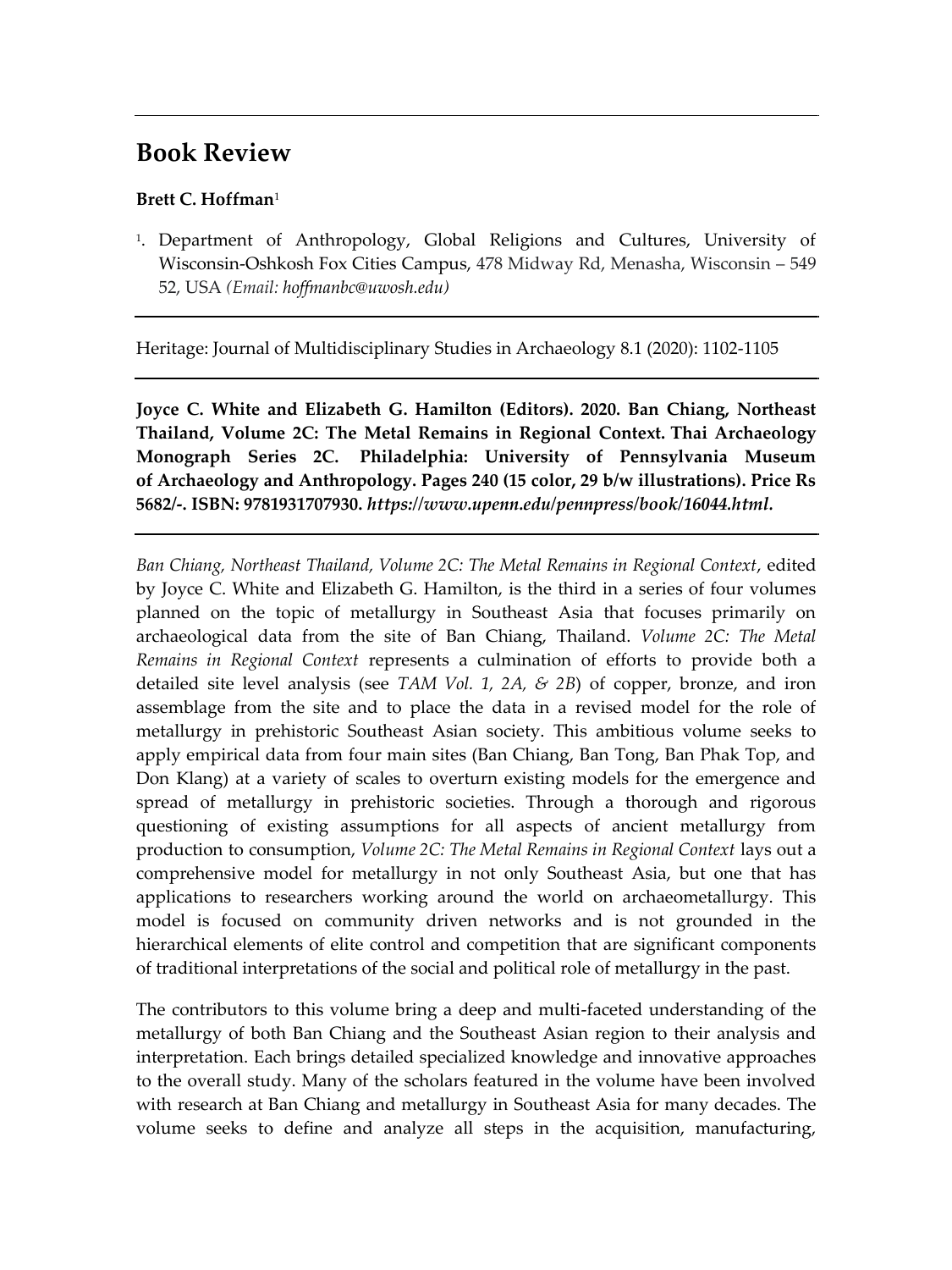consumption, and deposition of metals and the organization of the chapters reflect this. Chapter 2 by Vincent C. Pigott presents a detailed review for the production of copper from mining and smelting sites across the region. This chapter provides an excellent summation of the evidence and provides a strong model for any other interested researchers to follow for identifying and understanding primary production evidence for copper metallurgy. The incorporation of geology, an understanding of technology, and archaeological assemblages into a cohesive interpretation is a strong initial contribution. The linkages between copper ores, smelting, and production is further analyzed in Chapter 3. Here, T.O. Pryce outlines the results from a large-scale lead isotope analysis project aimed at constructing source provenance designations for artifacts from Ban Chiang and Don Klang. These analyses provide a solid foundation for constructing correlations between consumption and production locations for copper metallurgy. In addition, the application of lead isotope analysis to chronological questions is an intriguing demonstration of how technical analyses of archaeological artifacts can be mobilized for more than simple characterization studies. Chapter 4 by Elizabeth G. Hamilton and Joyce C. White is an important chapter for anyone interested in the metallurgy of Southeast Asia and Thailand. All of the published data from five decades of research on archaeological metals in Thailand is organized, compiled, and presented in a cohesive overview. This is a tremendous undertaking and has been well executed here. This chapter is an invaluable data set not only for this project, but for anyone interested in the archaeometallurgy of the region. Chapter 5 by White and Hamilton places all of the available data into a regional focus. This regional perspective and movement beyond single site analysis shifts perspectives on the role of metals in the prehistory of Thailand. The analysis of production and consumption data on a regional scale reveals that a bottom-up model focused on community choice is far more appropriate than traditional hierarchical models for the organization of ancient metallurgy. The final chapter by White continues the perspectives of the previous chapter and extends them to attempt to answer the question of how a new regional understanding of Southeast Asian metallurgy can aid scholars in interpreting and understanding prehistoric metallurgy in other regions as well.

The strength of this volume is its strong regional focus grounded in data from site level archaeological assemblages. The integration of multiple scales of analysis allows the volume to present a strongly contextualized interpretation of metallurgy in Thailand for all aspects of the sequence of production, distribution, and consumption. Following the "New Paradigm" (see White Chapter 4 in *TAM Vol. 2B*) outlined as a corrective to the "Traditional Paradigm" (see White Chapter 4 in *TAM Vol. 2B* and White Chapter 6 in *TAM Vol. 2C*), the authors situate traditional metallurgical datasets within a larger social, economic, and political framework. This incorporation of isotopic, chemical, typological, and technological data into a holistic interpretation of prehistoric Thailand organizational dynamics is well-aligned with recent trends and theoretical perspectives on archaeometallurgy (see Roberts and Thornton 2014 for examples). A regional revised synthesis that works from the individual data sets to an overall model for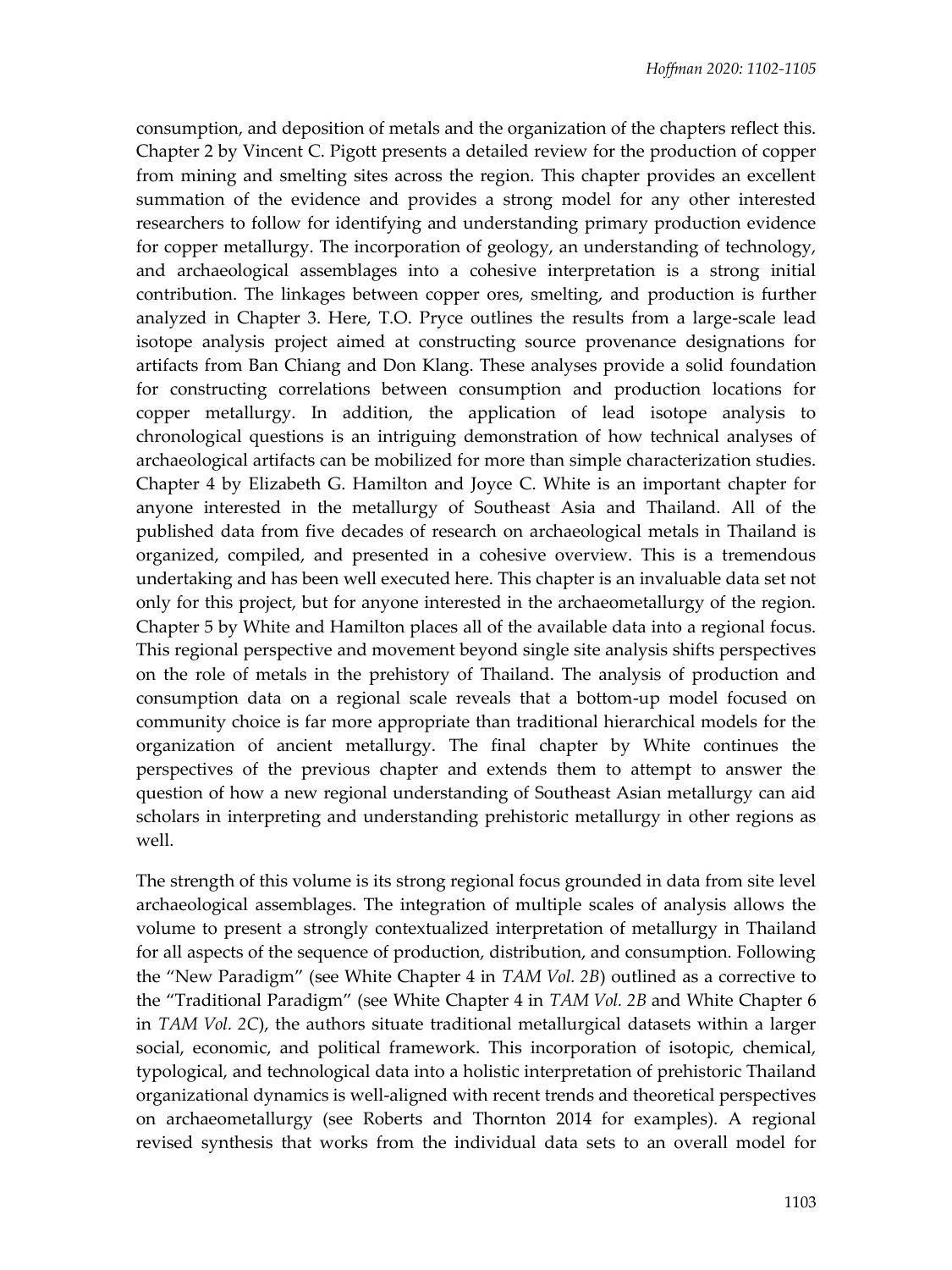metallurgy, rather than starting with a series of model assumptions and fitting the data to them, is a fresh construction for Southeast Asian archaeometallurgy. The recognition of the critical role of the abundance of copper, tin, and iron ores in the region on the adoption and spread of metallurgy in the region is the core contribution of this work. The reorienting of the role of metal in Southeast Asian prehistory, from one of hierarchical control and competition to one focused on variable localized patterns driven by choices in different consumer communities, is extremely valuable. I encourage other researchers attempting to understand the roles that metals may have played in different ancient systems to consider the nuanced and variable perspectives laid out in this text.

Overall, I find little to critique in this synthesis. I do hope that efforts to expand and strengthen source provenance studies will be undertaken in the future. Providing additional empirical evidence for the overlapping economic networks that appear to be enabling the variety of consumer choice in prehistoric Thailand would be a welcome additional line of evidence. The authors often speak to a lack of clarity on issues related to bronze and the supply of tin. Again, analytical work to characterize and source tin ores in the region would provide an avenue to start untangling this complex issue. A final potential for new and further research to strengthen and expand the synthesis presented to date would be replicative and experimental studies on the technologies of production, particularly for copper and bronze. Detailed experiments on crucibles, furnaces, and molds could help to further the understanding between ancient technology modes and the organization of the various communities engaged in metal production.

*Ban Chiang, Northeast Thailand, Volume 2C: The Metal Remains in Regional Context*  provides not only a fresh perspective on the role of metallurgy in ancient societies, but it also presents a clear roadmap for how to construct large-scale archaeometallurgy syntheses for interested researchers in other world areas. This integration of numerous datasets, multiple archaeological assemblages, and analytical techniques into a coherent narrative is a significant achievement. In addition, this volume presents an impressive application of leading theoretical perspectives. Scholars working across the world face similar challenges when attempting to identify, define, and interpret metallurgy at both the site and regional level. This volume provides a richly detailed model for undertaking such studies and provides all interested researchers with an invaluable comparative case study. I believe this book is a significant achievement and will be a useful tool for those interested in the prehistory of Thailand, Southeast Asia, or ancient metallurgy.

## **References**

Pietrusewsky, M., and M.T. Douglas. 2002. *Ban Chiang, a Prehistoric Village Site in Northeastern Thailand I: The Human Skeletal Remains*. Thai Archaeology Monograph Series 1. University of Pennsylvania Museum of Archaeology and Anthropology, Philadelphia.